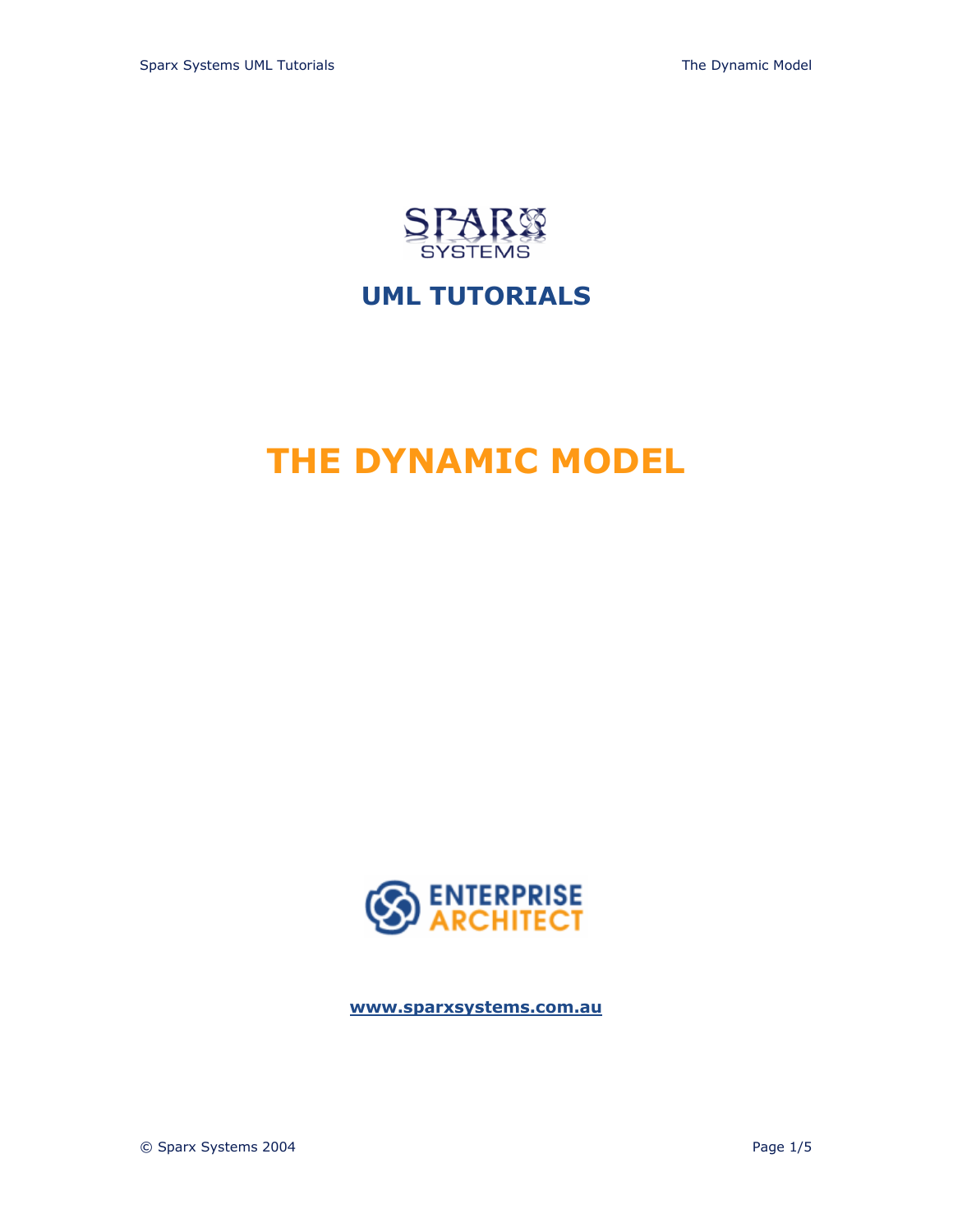# **The Dynamic Model**

The dynamic model is used to express and model the behaviour of the system over time. It includes support for activity diagrams, state diagrams, sequence diagrams and extensions including business process modelling.

#### **Sequence Diagrams**

Sequence diagrams are used to display theinteraction between users, screens, objects and entities within the system. It provides a sequential map of message passing between objects over time. Frequently these diagrams are placed under Use Cases in the model to illustrate the use case scenario - how a user will interact with the system and what happens internally to get the work done. Often, the objects are represented using special stereotyped icons, as in the example below. The object labelled Login Screen is shown using the User Interface icon. The object labelled SecurityManager is shown using the Controller icon. The Object labelled users is shown using the Entity icon.



1: Use Case Miodel>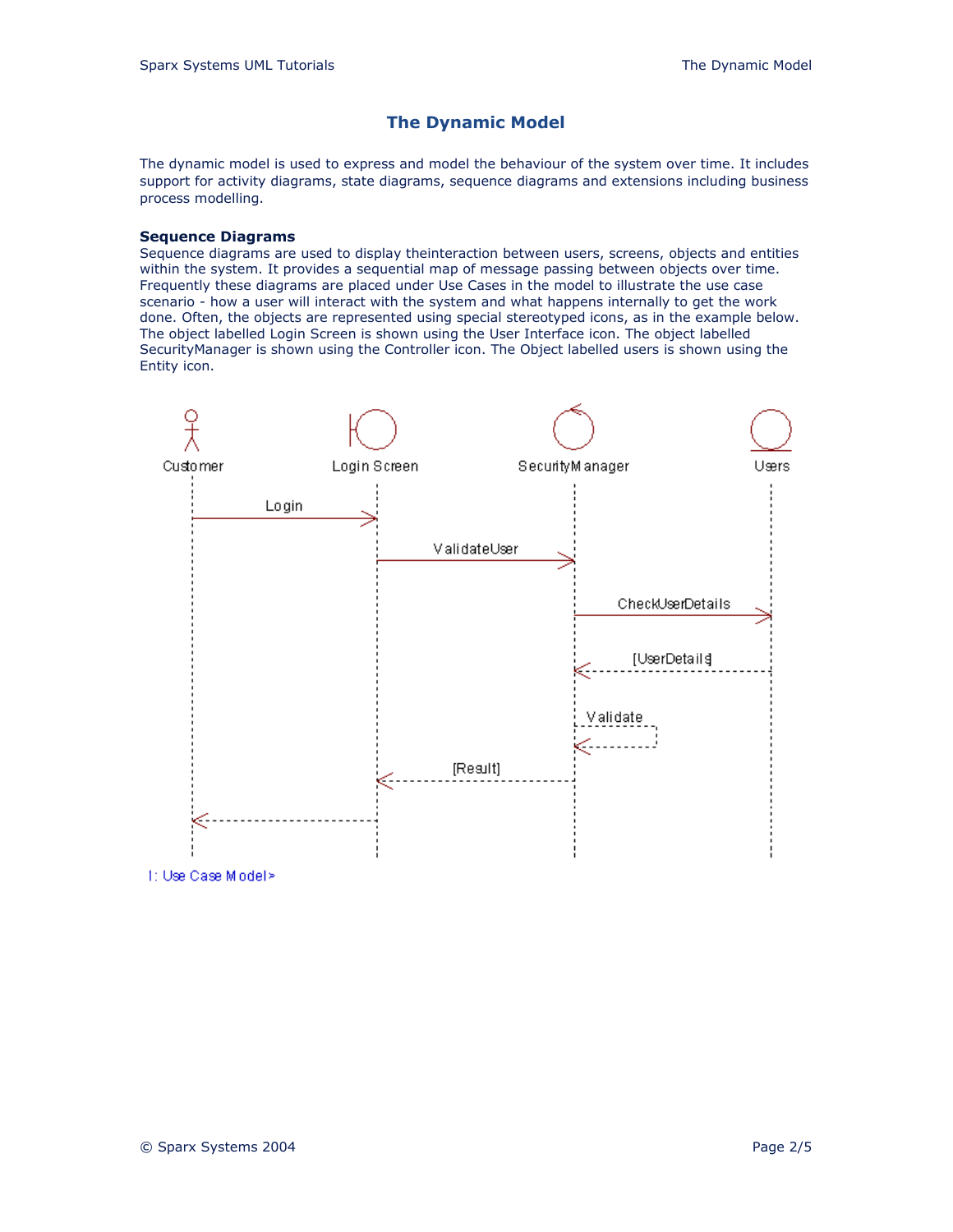### **Activity Diagrams**

Activity diagrams are used to show how different workflows in the system are constructed, how they start and the possibly many decision paths that can be taken from start to finish. They may also illustrate the where parallel processing may occur in the execution of some activities.

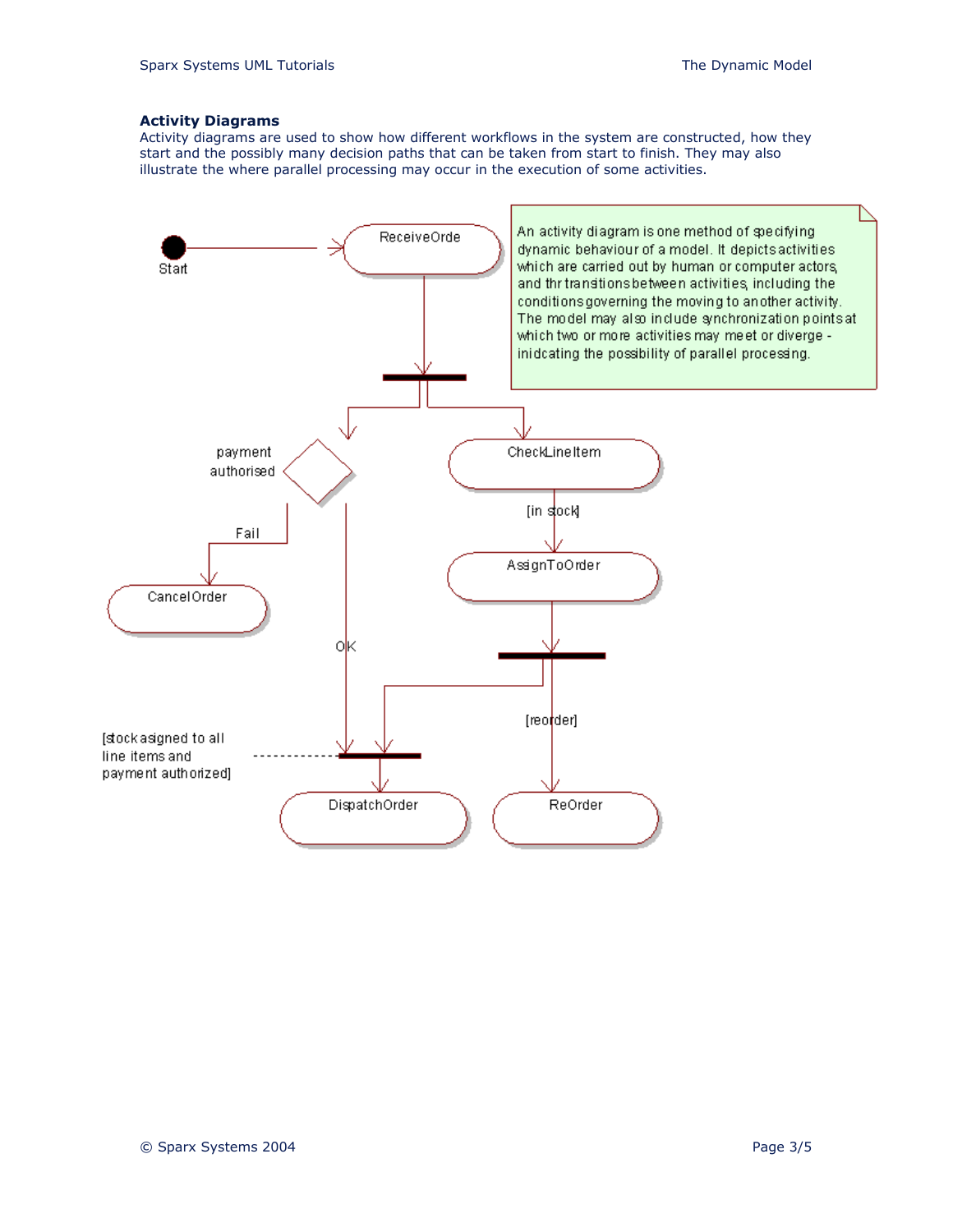# **State Charts**

State charts are used to detail the transitions or changes of state an object can go through in the system. They show how an object moves from one state to another and the rules that govern that change. State charts typically have a start and end condition.